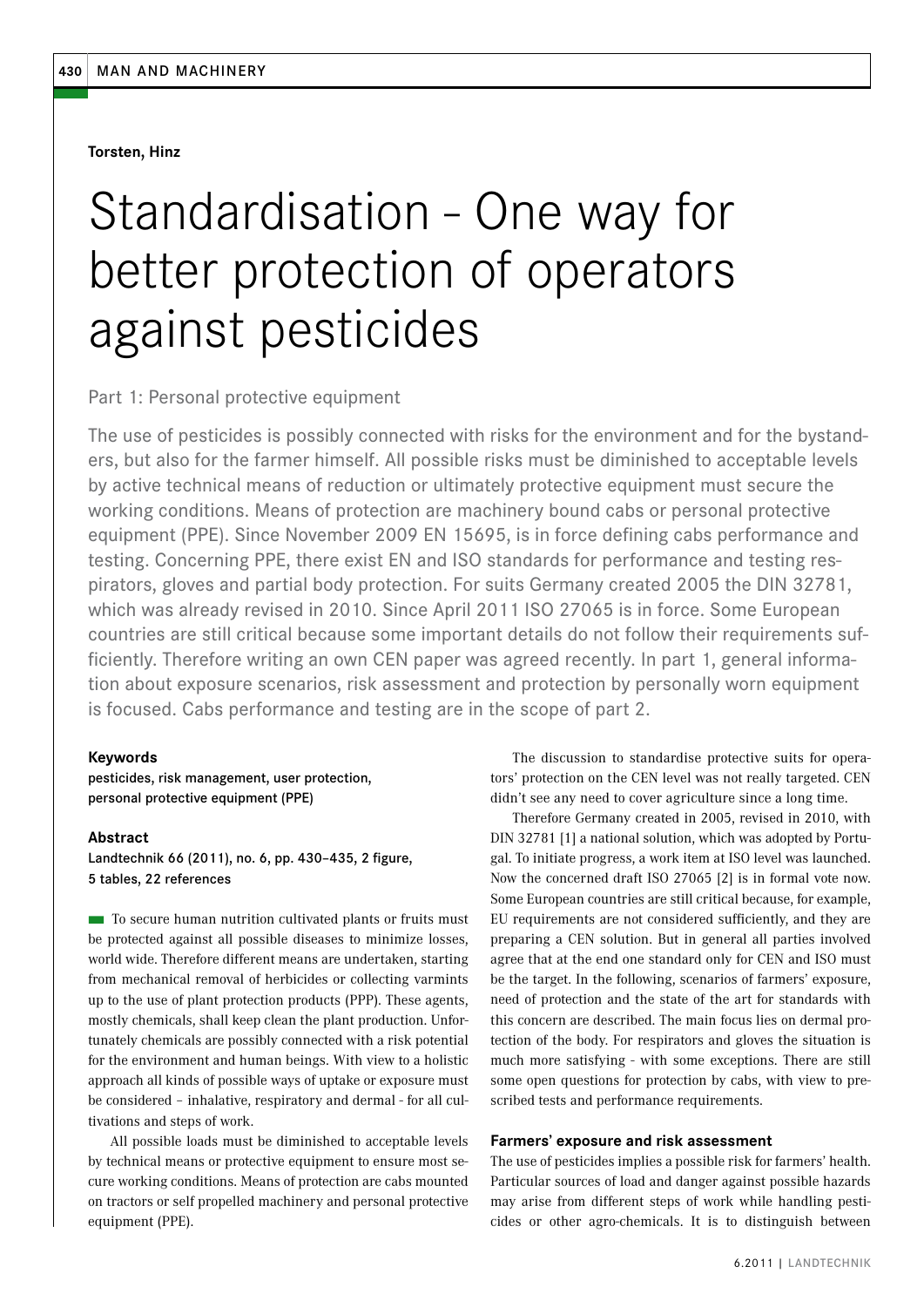handling undiluted liquids - the concentrates - and the diluted spray ready concentrations.

Mixing and loading are the main work steps with concentrates. A possible high exposure is accompanied with a short duration of contact. Especially hands, face and eyes are endangered by splashes.

Spraying in the fields or in other cultivations causes less exposure than mixing and loading but within a longer time of work. Hand, face and the whole body are exposed to aerosols with more or less small droplets. In some cases respiratory exposure must be considered.

As the main source of possible hazards the PPP's themselves must be regarded. As chemicals these products must be labelled regarding toxic properties. **Table 1** gives the numbers of agents with possible effects to skin for Germany 2006 [3].

These classifications concern the active agent – the chemical – and not necessarily the spray ready solution.

Risk assessment gives the need and performance requirements of protective means. The need is given if the value of exposure *E* becomes larger than 1 as given in the equation below:

$$
E = \frac{D}{D^{\text{tol}}} + \frac{I}{I^{\text{tol}}} + \left(\frac{O}{O^{\text{tol}}}\right) \qquad \text{(eq. 1)}
$$

*D* and *I* are effective or expected values of dermal and inhalative exposure which are limited in relationship with tolerable values (tol) prescribed by regulations. Oral exposure *O* is caused by accidents and will be neglected in the following.

Risk assessment is done stepwise and shall lead to appropriate protection:

■ Quantification of risk to all possible hazards for particular scenarios of exposure.

■ Comparison with legislative considerations.

# Table 1

| R-Sätze<br>Risk<br>phrases | Gefahrenmerkmal - Haut<br><b>Hazard designation</b>                                                 | Anzahl der<br>zugelassenen PSM<br>Number of<br>authorised PPP |  |  |
|----------------------------|-----------------------------------------------------------------------------------------------------|---------------------------------------------------------------|--|--|
| R 21                       | gesundheitsschädlich<br>harmful in contact with skin                                                | 17                                                            |  |  |
| R 24                       | giftig/toxic in contact with skin                                                                   | 1                                                             |  |  |
| R 27                       | sehr giftig/very toxic in contact with skin                                                         | 0                                                             |  |  |
| R 34                       | verursacht Verätzungen/causes burns                                                                 | 2                                                             |  |  |
| R 35                       | verursacht schwere Verätzungen<br>causes serious burns                                              | 0                                                             |  |  |
| R 38                       | reizt die Haut/irritating to skin                                                                   | 81                                                            |  |  |
| R 43                       | Sensibilisierung möglich<br>may cause sensitisation by skin contact                                 | 154                                                           |  |  |
| R 66                       | kann zu spröder und rissiger Haut führen<br>repeated exposure may cause skin dryness<br>or cracking | 16                                                            |  |  |

*Skin related classification of PPP, Germany 2006*

■ Evaluation of need of protection.

For chemical protection the following must be known if protection is needed

- specific effects of present chemical depending on the way of uptake
- $\blacksquare$  nature of chemical hazard  $\rightarrow$  gases, liquids (jets or splashes)
- particles (solid or liquid (spray)
- $\blacksquare$  exposure situation  $\rightarrow$  level, duration, frequency, sudden events or long term

In case of dermal exposure  $\rightarrow$  hand and body protection is required.

In case of inhalative exposure  $\rightarrow$  respirator is required.

In the following **table 2** an overview is given to the most interesting exposure scenarios for the application of PPP spray ready solution.

For the applications given in **table 2** cabs and chemical protective clothing (suits and partial body) are the recommended respectively prescribed protective measures.

To complete the figure to dermal protection **table 3** shows additional work steps which require gloves for hand protection but no special suits.

The large variations of parameters and number of pesticides make nearly impossible a detailed risk assessment and definition of appropriate protection means for each single situation nearly impossible. It becomes more difficult to get a holistic approach for protection with view to standardization. The structures of most national bodies, but also within CEN and ISO have resulted in separate standards for respiration, dermal protection of gloves and suits with view to PPE and do not allow a standard covering all components of protection. But the solution is given in some national reports [4,5] and a CEN Technical Report [6]. For the future it is suggested to write a special SU-CaM paper for agricultural and horticultural use of pesticides (SUCaM = Selection, Use, Care and Maintenance).

Under consideration of these facts in the following the standards for applicators' protection are introduced with view to CPC against dermal exposure. The mainly concerned exposure scenarios are those with handheld sprayer e.g. in bush cultures, vineyards, fruit gardens and orchard crops according to **table 2**. **Figure 1** shows a typical exposure situation with a handheld sprayer.

### **Standards for applicators' protection**

As mentioned above standardisation of respirators [7, 8] and gloves [9, 10] fully cover the requirements of agriculture. In some cases of testing different or additional chemicals are prescribed in national regulations.

## **CPC Chemical Protective Clothing**

At the present time for performance and testing suits are in force: the DIN 32781 [1] (adapted by Portugal) and at international level the ISO FDIS 27065 [2] which is just in the formal vote procedure.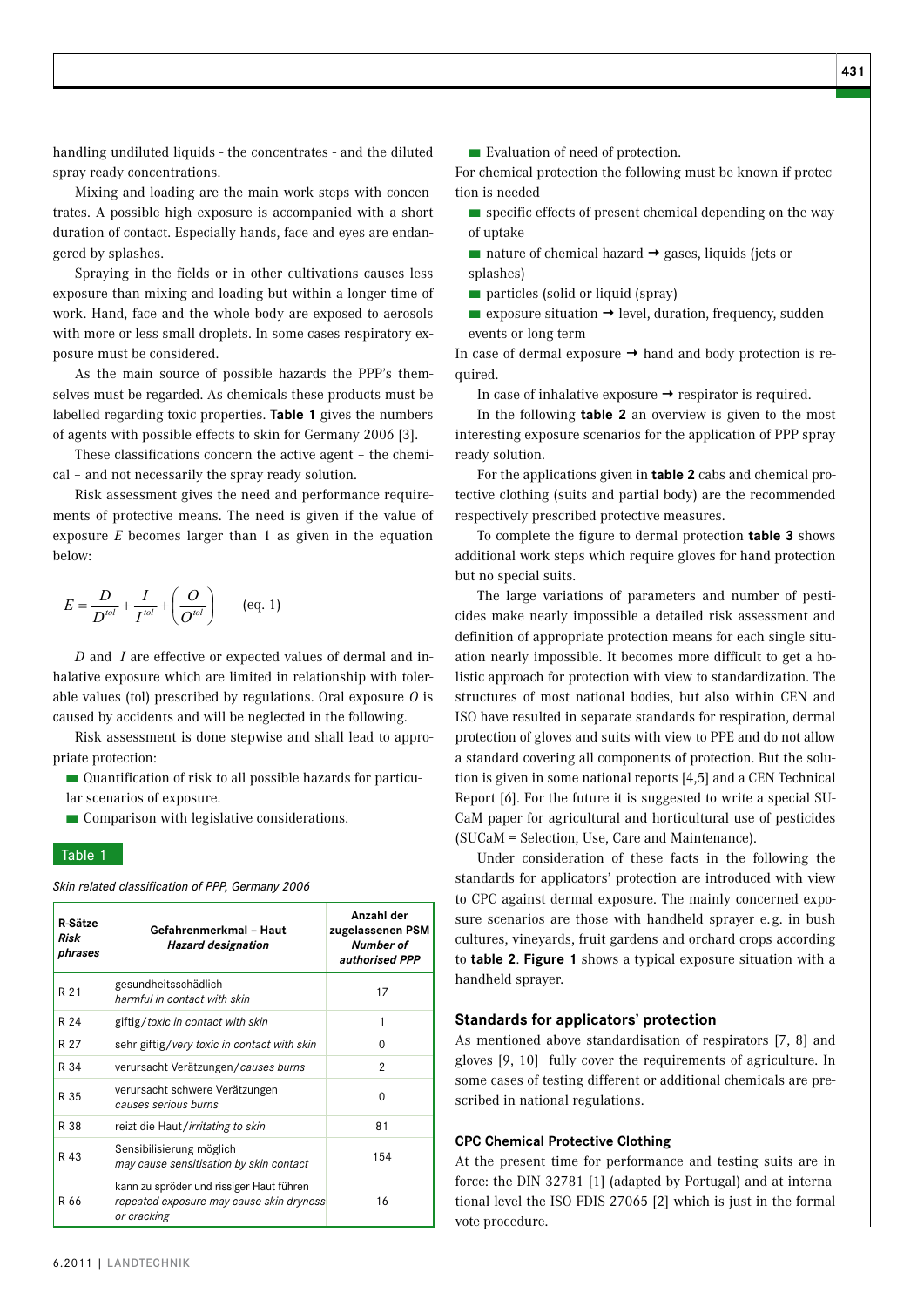#### Table 2

*Exposure scenarios handling PPP* 

| Expositionsszenarien<br>Usual scenarios of exposure                                                                     | Produkt<br>Product                                                                                                                                   | Gefahren durch Drift<br>Tröpfchen (dp) oder di-<br>rekten Kontakt (dc)<br>Hazards by drift drop-<br>lets (dp) or direct con-<br>tact (dc) | Risiko-<br>abschätzung<br>Exposure/<br>risk estimation<br>$+, ++, +++$ | Mögliche Schutz-<br>maßnahmen<br>Proposed means of<br>protection | Kommentar<br>Comments                                                      |
|-------------------------------------------------------------------------------------------------------------------------|------------------------------------------------------------------------------------------------------------------------------------------------------|-------------------------------------------------------------------------------------------------------------------------------------------|------------------------------------------------------------------------|------------------------------------------------------------------|----------------------------------------------------------------------------|
| Spritzen mit Traktor oder Selbstfahrer<br>Spray application tractor bound or<br>self-propelled                          | Feldkulturen Getreide,<br>Wein, Gemüse, Obst<br>field crops, viniculture,<br>vegetable gardening                                                     | dp                                                                                                                                        | $+/++$                                                                 | Kabine/cab<br>PSA/PPE                                            | Kategorie 4<br>Gas?<br>depending on the<br>cab category<br>Vapour?         |
| Spritzen mit Traktor oder Selbstfahrer<br>Air-assisted spray application,<br>tractor bound or self-propelled            | Raumkulturen, Feld-<br>früchte, Wein, Gemüse,<br>Obst, Gartenbau<br>bush and tree cultures,<br>field crops, viniculture,<br>gardening, orchard crops | dp                                                                                                                                        | $+/++$                                                                 | Kabine/cab<br>PSA/PPE                                            | Kategorie 4<br>Gas?<br>depending on the<br>cab category<br>Vapour?         |
| Tragbare Spritzgeräte<br>Spray application hand-held with<br>knapsack lance                                             | Feldkulturen, Gemüse,<br>Gartenbau<br>field crops, vegetable<br>gardening                                                                            | dp, dc                                                                                                                                    | $^{++}$                                                                | Anzug/Suit<br>Teilschutz/PB                                      | Durchnässen am<br>Nacken und Rücken<br>wetting especially<br>neck and back |
| Tragbare Spritzgeräte, Motorrübenspritze<br>Air-assisted spray application hand-held,<br>motorised knapsack mistblowers | Raumkulturen,<br>Wein, Feldkulturen,<br>Gartenbau Obst<br>bush, tree cultures, vini-<br>culture, field crops, gar-<br>dening, orchard crops          | dp, dc                                                                                                                                    | $++/+++$                                                               | Anzug/Suit<br>Teilschutz/PB                                      | Durchnässen am<br>Nacken und Rücken<br>wetting especially<br>neck and back |
| Hydraulische Spritzgeräte im Gewächshaus<br>Application in greenhouses with hand-held<br>hydraulic or CDA sprayer       | Hohe und niedrige<br>Pflanzen, Gemüse, Obst<br>low and tall plants, vege-<br>tables, orchard crops                                                   | dp, dc                                                                                                                                    | $+ / + + +$                                                            | Anzug/Suits<br>Teilschutz/PB                                     | Gas?<br>Vapour?                                                            |
| Nachgeordnete Arbeiten<br>Follow-up work with plant contact                                                             |                                                                                                                                                      | dc                                                                                                                                        | $+/-+$                                                                 | Anzug/Suits<br>Teilschutz/PB                                     |                                                                            |

# Table 3

*Exposure scenarios with mainly exposure of the hands*

| Tauchverfahren | anbringen v. Stäbchen | träufeln   | kleben   |
|----------------|-----------------------|------------|----------|
| Dipping        | placing sticks        | drizzling  | gluing   |
| <b>Sprühen</b> | auslegen von Ködern   | injizieren | bemalen  |
| Spreading      | laying bait           | injecting  | painting |



*Handheld spraying in a fruit garden*

Base of the DIN was the previous guideline BBA 3-3 which defined a universal protective suit for applicators' protection, under the assumption of spraying under arable field conditions. The atomizer test EN 14786 was developed. Later on after the "Safer Use Initiative Southern Europe" requested water tight suits the DIN was revised and in force since July 2010. **Table 4**  gives the main data of the new DIN 32781:2010 [1].

The main performance criteria are (1) a limited penetration rate of 5 % for atomized (sprayed) PPP with droplets in a size which is similar to those measured at the unprotected drivers' seat and (2) in cases of direct contact with a treated foliage a resistance of water penetration  $\geq 8000$  Pa. High attention is given to thermal comfort connected wearing time limitations in cases of very tight suits. Mechanical properties should meet minimum requirements only with lower limits for single use suits to select damaged suits very quickly.

The intentions of ISO 27065:2011 [16] are similar to those given in the DIN: suits with appropriate protection for agricultural and horticultural worker during the application of PPP. Four levels of protection are foreseen which are defined as follows: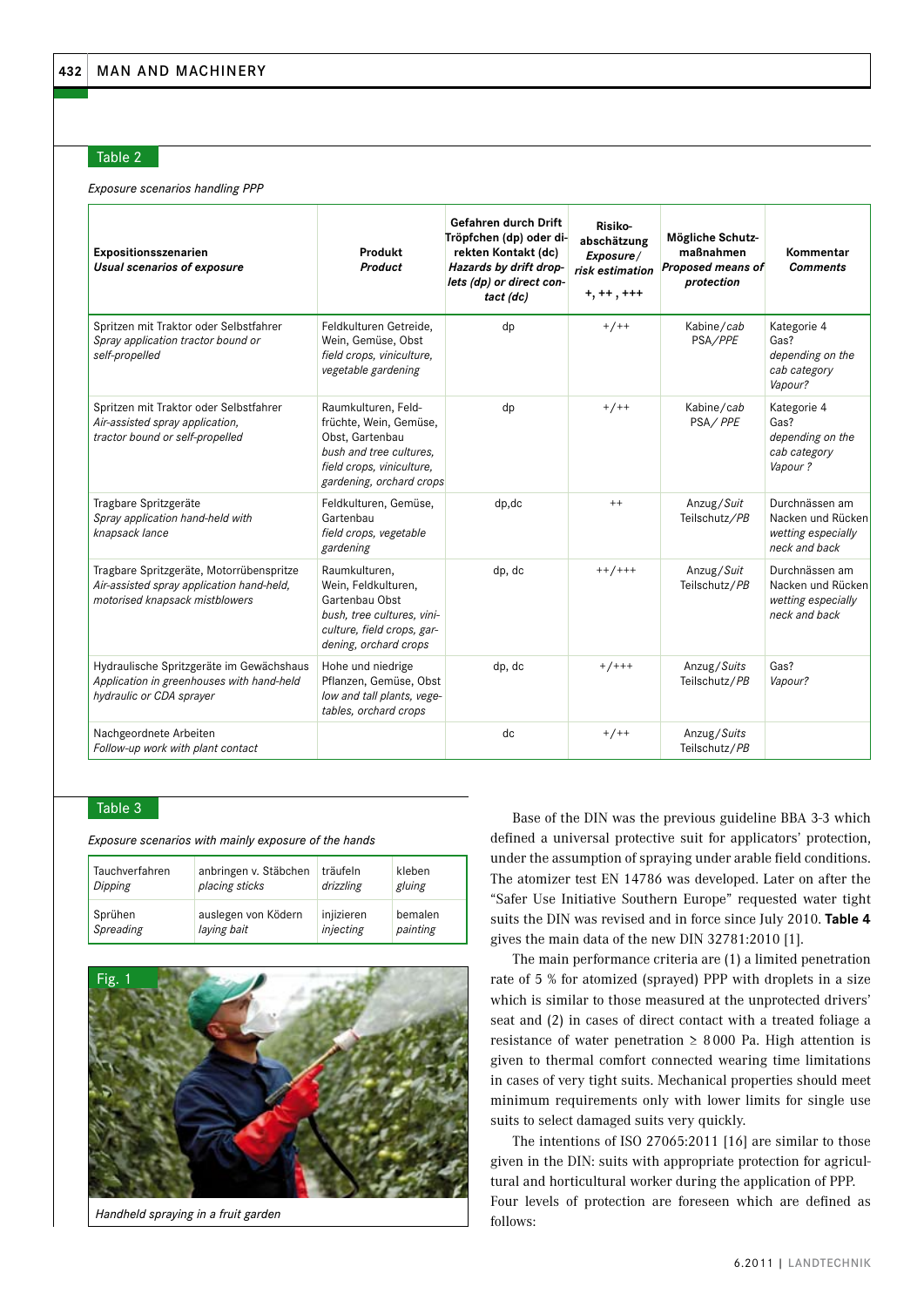# Table 4

*Main data of the DIN 32781:2010 [2]*

| <b>Kriterium</b>                                         | Messgröße                                                              | Grenzwert                   | Testmethode         |
|----------------------------------------------------------|------------------------------------------------------------------------|-----------------------------|---------------------|
| <b>Criterion</b>                                         | Measurement category                                                   | Limit value                 | Test method         |
| Durchlass von Spray (PSM)<br>Penetration of atomised PPP | Durchlassgrad<br>degree of penetration                                 | 5 %                         | EN 14786 [11]       |
| Durchlass von Wasser                                     | Wasserdruck                                                            | $\geq 8000$ Pa              | DIN EN 20811 [12]   |
| Penetration of water                                     | resistance to water penetration                                        |                             | (ISO 811)           |
| Festigkeit                                               | Maximale Zugkraft/maximum tensile load                                 | 500 N (30 N) <sup>1)</sup>  | EN ISO 13934-1 [13] |
| Strength                                                 | Weiterreißfestigkeit / tear resistance                                 | 20 N $(10 N)^{1}$           | EN ISO 9073-4 [14]  |
| Ergonomie<br>Ergonomics                                  | Wasserdampf - Durchgangswiderstand<br>water vapour - volume resistance | 20 $\frac{m^2 \cdot Pa}{W}$ | EN 31092 [15]       |
| Akzeptanz<br>Acceptance                                  | Design und Preis<br>design and price                                   |                             |                     |

1) Die Werte in Klammern gelten für Einwegkleidung/*the values in brackets apply to the disposable suit.* 

Level 1a garments are suitable when the potential risk of contamination is relatively low. The performance requirements for level 1a garments have been developed in view of low spray drift landing on the operator e. g. from tractor boom sprayers.

The performance requirements for Level 1b garments have been developed based on the performance of cotton and polyester/cotton garments, which are widely used for operator exposure studies.

Level 2 garments are suitable when the potential risk of contamination is higher but not so high as to require the use of liquid-tight materials.

Level 3 garments are suitable for use when the potential risk of contamination requires garments made with liquid-tight materials. This level is suitable for high-exposure scenarios where it has been determined that garments that prevent liquids from penetrating/permeating provide adequate protection."

Table 5

*Testing requirements according to table 1 of ISO 27065:2011 [16]*

| Anforderungen an                     | Absatz<br><b>Test</b> |                                                                                                                                                           |    | Level          |                |          |
|--------------------------------------|-----------------------|-----------------------------------------------------------------------------------------------------------------------------------------------------------|----|----------------|----------------|----------|
| <b>Requirements on</b>               | <b>Subclause</b>      | Specific performance test                                                                                                                                 | 1a | 1 <sub>b</sub> | $\overline{2}$ | 3        |
| <b>Textiles Material</b><br>Material | 5.2.1                 | Widerstand gegen Penetration von Flüssigkeiten/liquid penetration resistance (EN 14786, [11])                                                             | X  |                |                |          |
|                                      | 5.2.2                 | Widerstand gegen Penetration von Flüssigkeiten/liquid penetration resistance (ISO 22608, [17])                                                            |    | X              | X              |          |
|                                      | 5.3                   | Widerstand gegen Penetration von Flüssigkeiten unter Druck/resistance to penetration by liquid<br>under pressure (ISO 13994, Methode/method E, [18])      |    |                |                | X        |
|                                      | 5.3.1                 | Permeationswiderstand/resistance to permeation (ISO 6529, Methode/method A, [10])                                                                         |    |                |                | X        |
|                                      | 5.4                   | bestimmen der Höchstzugkraft/tensile strength (ISO 13934-1, [13])                                                                                         | X  | X              | X              | $\times$ |
|                                      | 5.5                   | bestimmen der Reißfestigkeit/tear resistance (ISO 9073-4, [14])                                                                                           | X  | X              | X              | X        |
| Nähte<br>Seam                        | 6.2.1                 | Widerstand gegen Penetration von versprühten Flüssigkeiten/seam penetration resistance<br>(EN 14786, [13])                                                | X  |                |                |          |
|                                      | 6.2.2                 | Widerstand gegen Penetration von versprühten Flüssigkeiten/seam penetration resistance<br>(ISO 22608, [17])                                               |    | X              | X              |          |
|                                      | 6.3                   | Widerstand gegen Penetration von Flüssigkeiten unter Druck/seam resistance to penetration by<br>liquid under pressure (ISO 13994, Methode/method E, [18]) |    |                |                | X        |
|                                      | 6.3.1                 | Widerstand gegen die Permeation von Flüssigkeiten/seam resistance to permeation<br>(ISO 6529, Methode A und Gase/method A and gas, [10])                  |    |                |                | X        |
|                                      | 6.4                   | Bestimmung der Höchstzugkraft von Nähten/seam tensile strength (ISO 13935-2, [19])                                                                        | X  | X              | X              | X        |
| Ganzer Anzug<br>Whole garment        | 7.2                   | praktischer Eignungstest/practical performance test                                                                                                       | X  | X              | X              | $\times$ |
|                                      | 7.3.1                 | reduzierter Spraytest/low-level spray test (ISO 17491-4, Methode/method A, [20])                                                                          |    |                | X              |          |
|                                      | 7.3.2                 | Spraytest/high-level spray test (ISO 17491-4, Methode/method B, [20])                                                                                     |    |                |                | X        |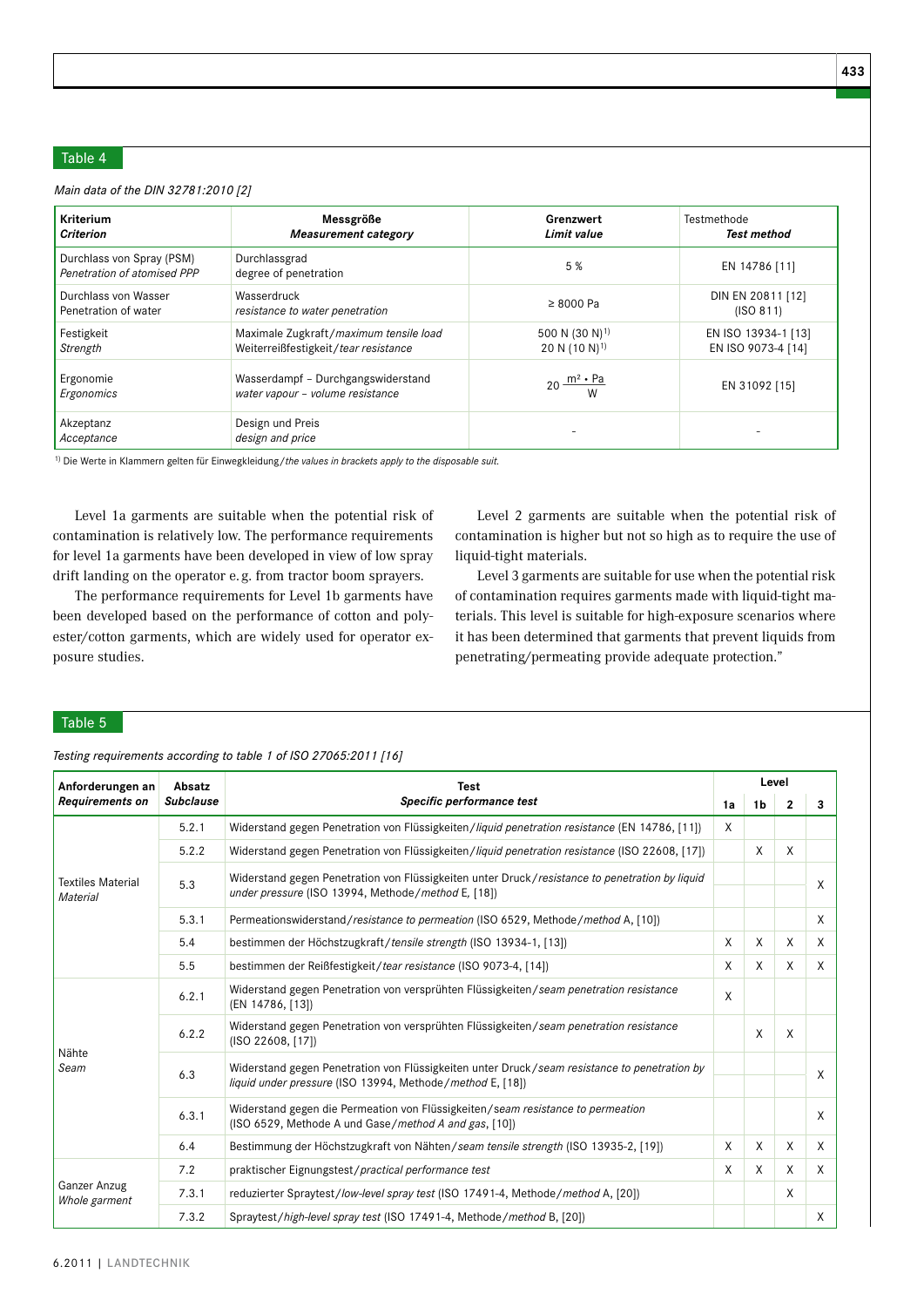Unfortunately these definitions are based on different criteria missing logical allocation of exposure and degree of protection.

In **table 5** testing requirements according to **table 1** of ISO 27065:2011 [16] are given.

The limit values for penetration are given for garments of:

- Level 1a to 5 % atomizer test
- **Example 1** Level 1b to  $\leq$  40 % pipette test A
- Level 2 to 5 % pipette test B
- Level 3 garments must pass a pressure test with

> 14 kPa and shall have a normalized breakthrough time ≥ 30 min for the active ingredient (permeation test).

A comparison of **table 4** and **table 5** shows some differences between both standards:

- Definitions and numbers of classes (levels) of protection
- limit values of penetration depending on the test procedure concerned
- test methods itself.

For testing the penetration two methods are used, the atomizer test [11] and the pipette test [17], which is not introduced in Europe at the present time. Joint studies showed that their results are not really comparable [21, 22]. **Figure 2** shows both methods in principle. The main differences are the kind of application, the concentration of the pesticide and the test chemical itself.

The pipette test applies one single large droplet of 0.2 ml 5 % Prowl ® suspension to a test specimen with an underlying sorbent. The atomizer test uses 1 ml spray ready diluted pesticides to contaminate the test specimen after being dispersed by a two phase nozzle.

To calculate the penetration P the applied and penetrated mass of active ingredients must be known by extraction and chemical analysis. This is the procedure of atomizer and method B of the pipette test. ISO allows with method A a more simple way by balancing, but the result is more or less related to the whole suspension and not to the active ingredient which should be determined with concern of protection.

## **Conclusions**

To secure human nutrition cultivated plants must be protected. Means for this purpose are mechanical and chemical: plant protection products. The chemicals may include risks for individuals and the environment which should be diminished to a certain level. At the end for farmers´ protection during handling pesticides appropriate PPE is required. According to the European rules PPE must be tested and certified. For this purpose CEN standards should be used. For respirators and gloves existing standards cover the requirements of agri- and horticulture while for suits special solutions are preferable. At the present time the DIN 32781 [1] and ISO 27065 [2] are in force but no CEN standard. For closing this gap a CEN TC162WG3 task group is installed to work out either with an own proposal or to prepare a revision of the ISO under the Vienna Agreement (VA).

This paper is a revised version of a presentation at XXXIV CIOSTA & CIGR Section V, Conference, Vienna 29 June – 1 July, 2011

#### **Literature**

- [1] DIN 32781:2010: Protective clothing Protective clothing against pesticides. www.din.de
- [2] ISO 27065:2011: Protective clothing Performance requirements for protective clothing worn by operators applying liquid pesticides. www.iso.org
- [3] Hinz, T.; Erdtmann-Vourliotis, M. (2007): Protective suits standard in plant production - DIN 32781
- [4] BVL (2006): Personal protective equipment for handling plant protection products. www.bvl.bund.de
- [5] HSE Research Report 351: 2005: Evaluation of field laboratory effectiveness of whole body coveralls. http://www.hse.gov.uk/research/rrpdf/ rr351.pdf, Zugriff am 19.10. 2011
- [6] CEN/TR 15419 (2006): Protective clothing Guideline for selection, use, care and maintenance of chemical protective clothing. www.beuth.de
- [7] EN 143:2007: Respiratory protective devices Particle filters Requirements, testing, marking. www.beuth.de
- [8] EN 14387:2004: Respiratory protective devices Gas filters and combined filters - Requirements, testing, marking. www.beuth.de